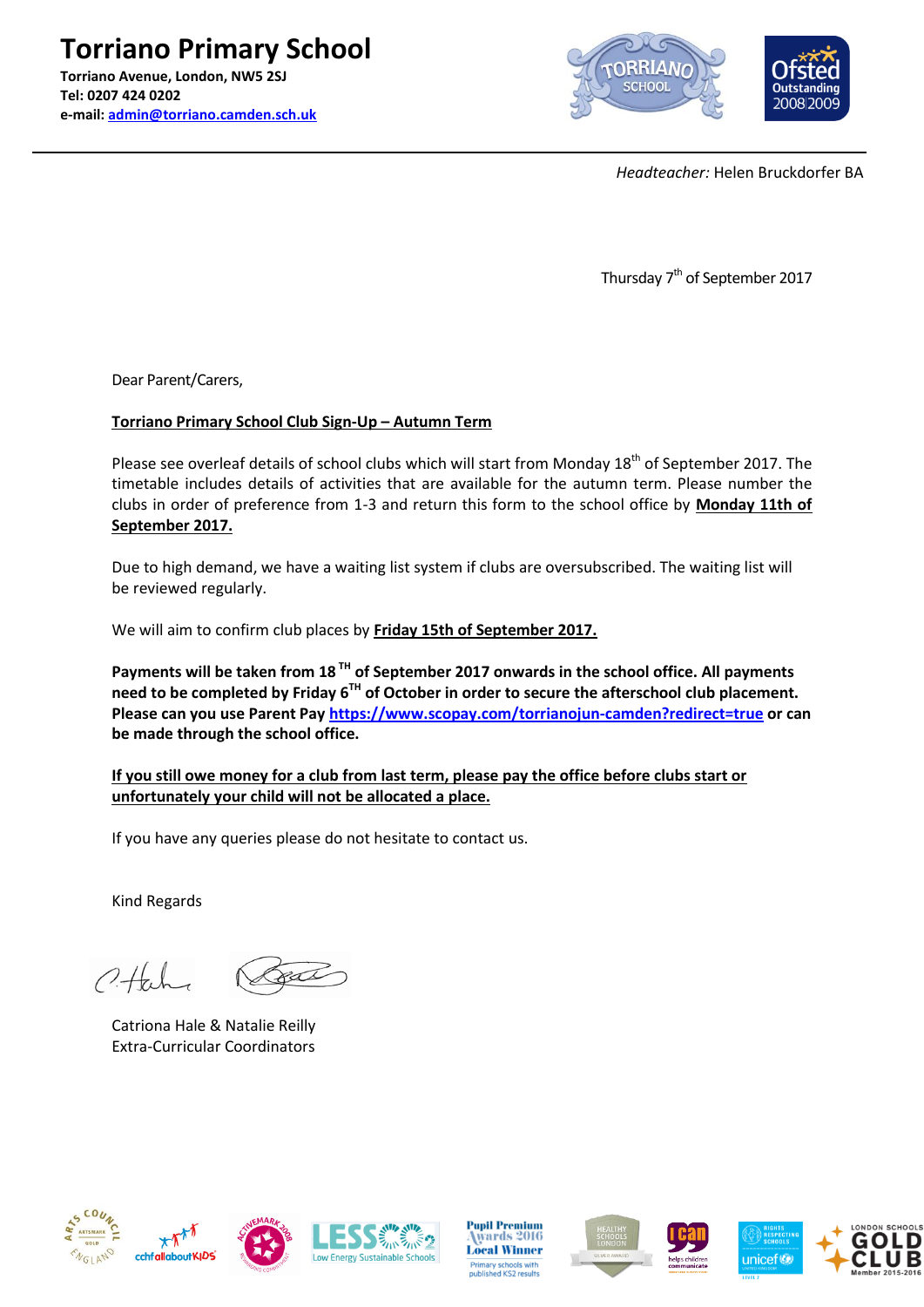

Please number the clubs in order of preference from 1-3 and return this form to the school office by **Monday 11 th of September 2017.**

| Day            | <b>Activity</b>                      | Year      | <b>Price</b>          | <b>Time</b>        | <b>Run By</b>         | <b>Location</b>               | $1-3$ |
|----------------|--------------------------------------|-----------|-----------------------|--------------------|-----------------------|-------------------------------|-------|
| <b>Monday</b>  | Gospel<br>Choir                      | Y2        | £20.00<br>Per<br>Term | $3.30 -$<br>4.30pm | Trish                 | KS1 Hall                      |       |
|                | Coding                               | $Y5-6$    | Free                  | $3.30 -$<br>4.30pm | Highgate<br>Computers | KS <sub>2</sub><br>Classroom  |       |
|                | Arsenal<br>Double                    | $Y4-5$    | £20.00<br>Per<br>Term | $3.30 -$<br>5pm    | <b>TBC</b>            | Pitch                         |       |
|                | Karate                               | $Y3-6$    | £35.00<br>Per<br>Term | $3.30 -$<br>5pm    | Sensei                | KS2 Top<br>Hall               |       |
|                | Gardening                            | $Y3-5$    | £20.00<br>Per<br>Term | $3.30 -$<br>4.30pm | Jo                    | Playground                    |       |
|                |                                      |           |                       |                    |                       |                               |       |
| <b>Tuesday</b> | Karate                               | $Y1-2$    | £35.00<br>Per<br>Term | $3.30 -$<br>4.30pm | Sensei                | KS1 Hall                      |       |
|                | Football<br>Girls and<br><b>Boys</b> | Y3        | £35.00<br>Per<br>Term | $3.30 -$<br>4.30pm | Kirsty                | Pitch                         |       |
|                | <b>Band</b>                          | $Y3-6$    | Free                  | $3.30 -$<br>4.30pm | Mr Cambata            | Gatehouse                     |       |
|                | Film Club                            | $Y5-6$    | Free                  | $3.30 -$<br>4.50pm | Catriona/Elly         | KS <sub>2</sub><br>Classroom  |       |
|                |                                      |           |                       |                    |                       |                               |       |
| Wednesday      | Dance                                | $Y1-2$    | £30.00<br>Per<br>Term | $3.30 -$<br>4.30pm | Jessica               | <b>KS1 Hall</b>               |       |
|                | Pottery                              | <b>Y2</b> | £35.00<br>Per<br>Term | $3.30 -$<br>4.30pm | Pedro                 | KS1<br>Classroom              |       |
|                | Homework                             | $Y3-6$    | Free                  | $3.30 -$<br>4.30pm | <b>Staff</b>          | KS <sub>2</sub><br>Classrooms |       |
|                | Torriano<br>FC<br><b>Boys</b>        | Y5/6      | Free                  | $3.30 -$<br>5pm    | James/Catriona        | Pitch                         |       |
|                | Choir                                | $Y3-6$    | Free                  | $3.30 -$<br>4.30pm | Mr Cambata            | Gatehouse                     |       |
|                |                                      |           |                       |                    |                       |                               |       |